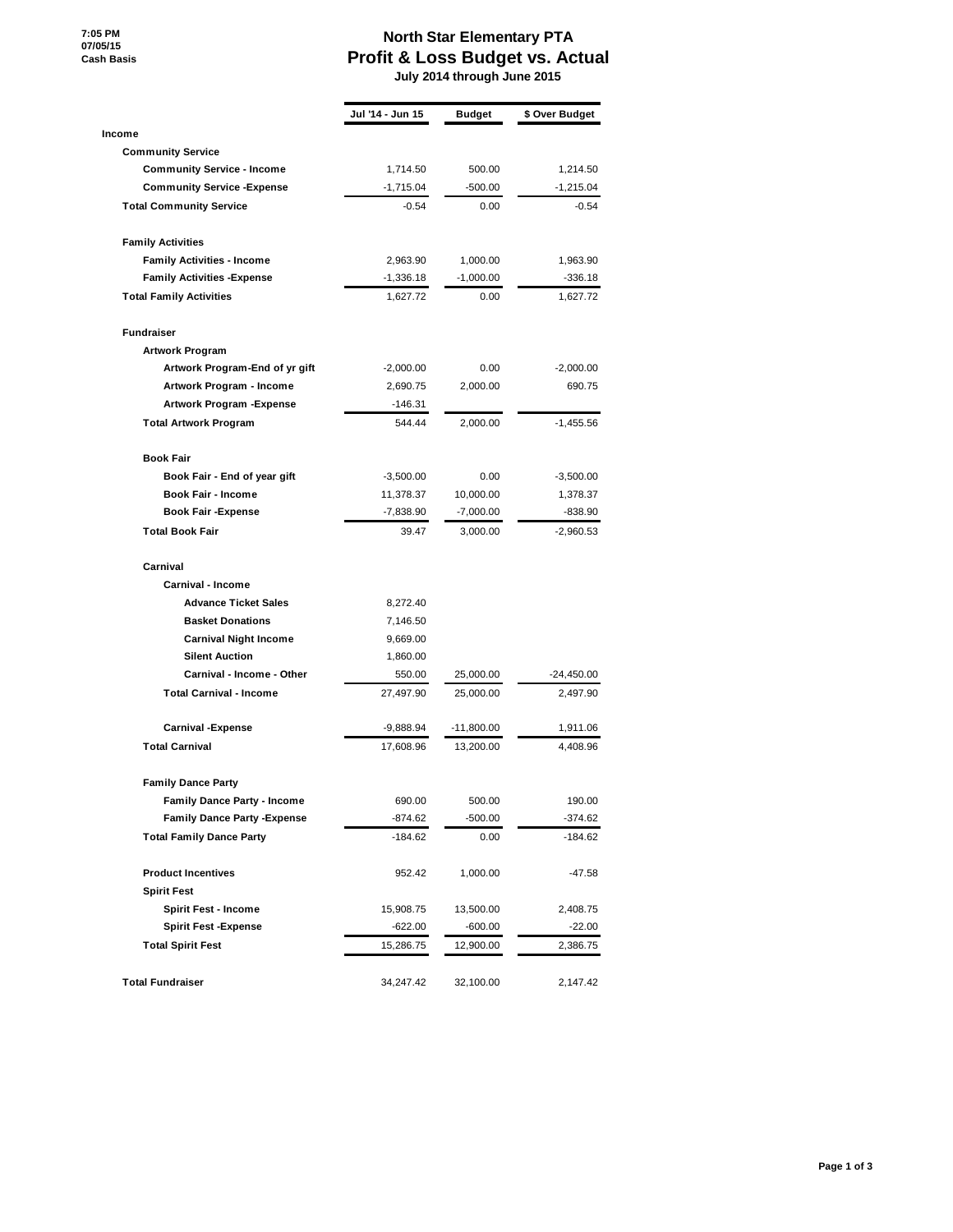**7:05 PM 07/05/15 Cash Basis**

## **North Star Elementary PTA Profit & Loss Budget vs. Actual**

 **July 2014 through June 2015**

|                                     | Jul '14 - Jun 15 | <b>Budget</b> | \$ Over Budget |
|-------------------------------------|------------------|---------------|----------------|
|                                     |                  |               |                |
| <b>Interest Income</b>              | 16.88            | 7.00          | 9.88           |
| Membership                          |                  |               |                |
| Membership - Income                 | 2,475.00         | 2,800.00      | $-325.00$      |
| Membership - Expense                | $-1,279.25$      | $-1,500.00$   | 220.75         |
| <b>Total Membership</b>             | 1,195.75         | 1,300.00      | -104.25        |
| <b>Spirit Wear</b>                  |                  |               |                |
| Spirit Wear - Income                | 8,615.40         | 8,000.00      | 615.40         |
| <b>Spirit Wear - Expense</b>        | $-6,204.22$      | $-6,400.00$   | 195.78         |
| <b>Total Spirit Wear</b>            | 2,411.18         | 1,600.00      | 811.18         |
| <b>Staff Appreciation</b>           |                  |               |                |
| <b>Staff Appreciation - Income</b>  | 814.06           | 750.00        | 64.06          |
| <b>Staff Appreciation - Expense</b> | $-1,832.06$      | $-2,250.00$   | 417.94         |
| <b>Total Staff Appreciation</b>     | $-1,018.00$      | $-1,500.00$   | 482.00         |
|                                     |                  |               |                |
| Yearbook                            |                  |               |                |
| Yearbook - Income                   | 8,020.00         | 8,550.00      | -530.00        |
| Yearbook - Expense                  | $-7,389.90$      | $-7,500.00$   | 110.10         |
| <b>Total Yearbook</b>               | 630.10           | 1,050.00      | -419.90        |
| <b>Total Income</b>                 | 39,110.51        | 34,557.00     | 4,553.51       |
| Expense                             |                  |               |                |
| <b>Academic Competition</b>         |                  |               |                |
| Math Olympiad                       | 109.00           | 109.00        | 0.00           |
| <b>National Geography Bee</b>       | 100.00           | 100.00        | 0.00           |
| <b>Spelling Bee</b>                 | 130.00           | 130.00        | 0.00           |
| <b>Stock Market</b>                 | 175.00           | 175.00        | 0.00           |
| <b>Total Academic Competition</b>   | 514.00           | 514.00        | 0.00           |
| <b>Charitable Assistance</b>        | 326.00           | 500.00        | -174.00        |
| <b>Copy/Printing</b>                | 296.70           | 500.00        | $-203.30$      |
| <b>Family Fitness</b>               | 0.00             | 50.00         | $-50.00$       |
| <b>Field Day</b>                    | 255.15           | 375.00        | -119.85        |
| <b>Fifth Grade Activities</b>       | 800.00           | 1,200.00      | -400.00        |
| <b>Garden Committee</b>             | 540.14           | 500.00        | 40.14          |
| <b>Health and Wellness</b>          | 200.00           | 200.00        | 0.00           |
| <b>Instructional Support</b>        | 1,768.04         | 2,000.00      | $-231.96$      |
| Insurance                           | 179.00           | 190.00        | $-11.00$       |
| <b>Post Office</b>                  | 82.60            | 100.00        | $-17.40$       |
| Programs                            |                  |               |                |
| <b>ARC</b>                          | 1,525.00         | 1,525.00      | 0.00           |
| <b>Assembly Programs</b>            | 1,145.00         | 2,550.00      | $-1,405.00$    |
| Junior Achievement                  | 1,815.00         | 1,920.00      | $-105.00$      |
| <b>Music</b>                        | 226.84           | 500.00        | $-273.16$      |
| <b>Native American Day</b>          | 150.00           | 100.00        | 50.00          |
| <b>Odyssey of the Mind</b>          | 280.00           |               |                |
| Other                               | 0.00             | 125.00        | $-125.00$      |
| Pi Day                              | 0.00             | 75.00         | $-75.00$       |
| <b>Reflections</b>                  | 30.98            | 100.00        | -69.02         |
| <b>Science Programs</b>             | 3,889.00         | 5,000.00      | $-1,111.00$    |
| <b>Total Programs</b>               | 9,061.82         | 11,895.00     | -2,833.18      |